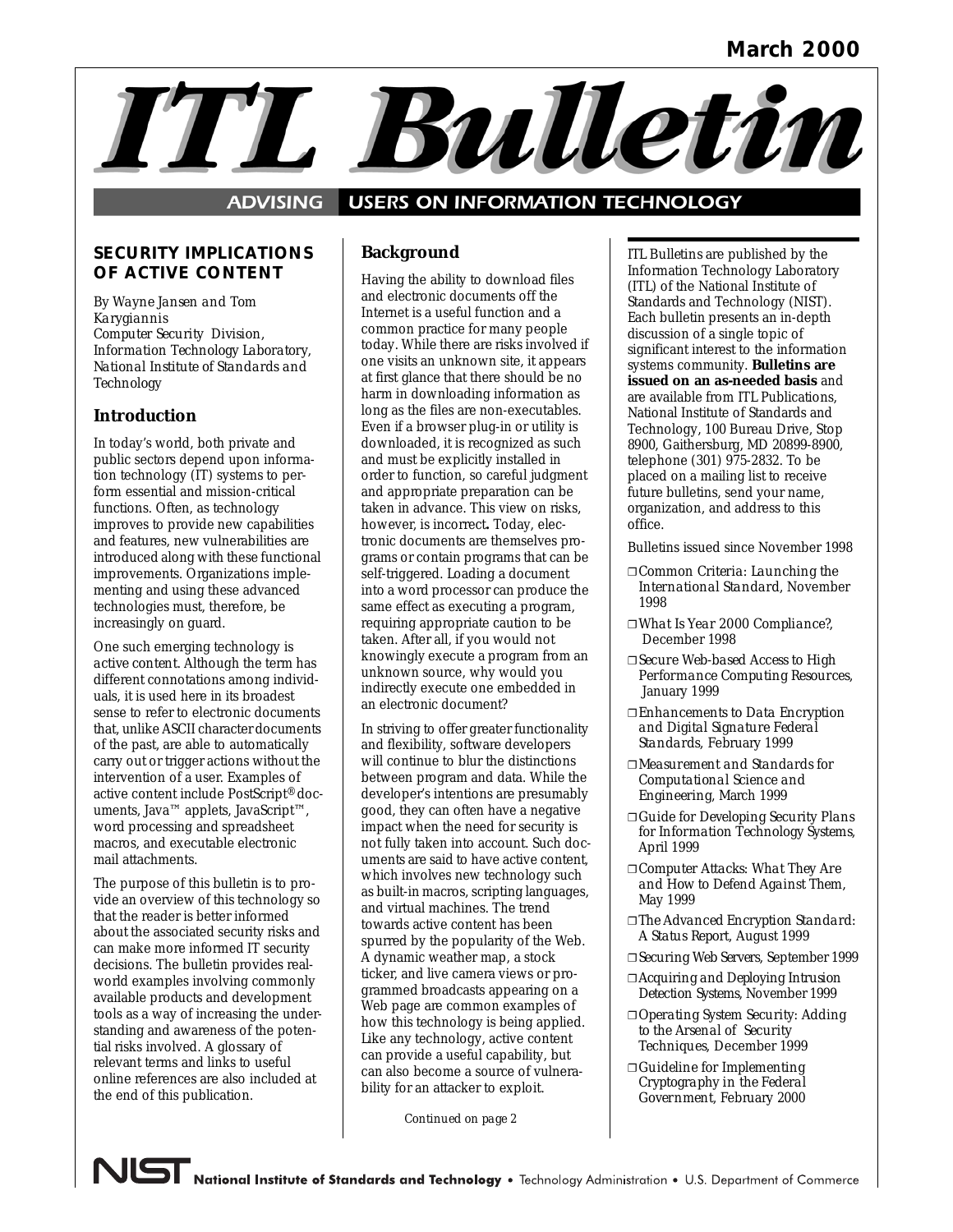a form of mobile code, whereby the often unaware of what is happening. The problem with mobile code in gen- that it can embed a Trojan horse or Active content can be considered to be code in the form of a script, macro, or other portable representation can move either indirectly (e.g., via an electronic mail attachment) or directly (e.g., via a Web page) from one platform to another where it eventually executes. Because the technology is designed to be seamless, a user is eral, and active content in particular, is other form of malicious code into a

 documents plagues active content technology. Even if a design is correct nerability that can be exploited by is using, find an appropriate exploit, The prevalence of unintentional implementation errors in software applications that process electronic and secure, the implementation may unintentionally contain a serious vulmalicious code conveyed in the active content portion of a document. Together, active content and implementation errors can damage or subvert an IT system. An attacker needs only to learn what software their target and send the document to the target.

 development is to add more features and greater complexity to products. testing, and a marketplace that chooses functionality over security, The trend in application software Complexity begets more code, more code interacts with other code and, hence, more implementation errors occur. This trend, combined with the competitive pressures facing manufacturers to be first to the market, the technical and cost barriers to extensive ensures attackers continual opportunities in the future.

#### **Technology-Related Risks**

 ogies are described below. They are do not imply an endorsement of the number of them share the characteris- exploit them. The motivation for these Some popular active-content technolprovided as present-day examples and technology or product by NIST. A tic of providing a useful capability when used in a Web browser environment. However, an attacker can technologies is to improve functionality and gain flexibility for the user. In a Web application, this involves moving code processing away from the Web

server onto the client's Web browser. Allowing remote systems to run arbitrary code on a local system, however, poses serious security risks. Traditional client-server systems do not involve such risks since they rely on static code on both the server and client sides.

#### *PostScript®*

 sentation, still in wide use today. Post- are translated into the printer's tion language. The language is a One of the earliest examples of active content is PostScript® document repre-Script<sup>®</sup> is a page description language that is widely used on most computer platforms. It is the de facto standard in commercial typesetting and printing houses. PostScript® commands are language statements in ASCII text that machine language by a PostScript® interpreter built into the printer. The interpreter uses scalable fonts, eliminating the need to store a variety of font sizes. A PostScript® file contains a document description, which is specified in the PostScript® page descrippowerful interpreted language, comparable to many programming languages, and, therefore, PostScript® documents inherently convey active content. For example, the language defines primitives for file manipulation, which can be used in a Post-Script® document to modify arbitrary files when the document is displayed or printed.

 An early exploit of PostScript® technology involved the language's ability to

#### **Who we are**

 component of the National Institute of Standards and Technology (NIST) technical analyses that help to scalable, and secure than they are The Information Technology Laboratory (ITL) is a major research of the Technology Administration, U.S. Department of Commerce. We develop tests and measurement methods, reference data, proof-ofconcept implementations, and advance the development and use of new information technology. We seek to overcome barriers to the efficient use of information technology, and to make systems more interoperable, easily usable, today.

# *2 March 2000*

 set a password held by the interpreter. word was set, it remained in non- is a recurring theme with active In some hardware implementations of the language interpreter, if the passvolatile memory and prevented subsequent documents from being printed unless they contained the same password. An attacker sending a password-setting document could disable the printer in this way, requiring hardware replacement to rectify the situation. Some PostScript® interpreters can be set to disable potentially harmful primitives, but such actions can also inhibit useful functions. This dilemma content.

#### *Java™*

 cuted by an interpreter called the compiled or transferred to another the user to have a Java-enabled code (where it came from) and the Java is a full-featured programming language compiled into platformindependent byte code that is exe-Java™ Virtual Machine. The resulting byte code can be executed where Java-enabled platform (e.g., conveyed via an HTML Web page as an applet). Java is useful for adding functionality to Web sites and many services offered by various popular Web sites require browser. The developers of Java tried to address the problem of security and were successful to a large extent. Java code is confined to a *sandbox* that restricts the access of the code to computational resources based on its permissions. Permissions are assigned primarily based on the source of the author of the code (who developed it).

 threats even while executing within The Java sandbox is designed to prevent Web applets from inspecting or changing files on a client file system and using network connections to circumvent file protections or people's expectations of privacy. Hostile applets, however, still pose security the sandbox. A hostile applet can consume or exploit system resources in an inappropriate manner or cause a user to perform an undesired or unwanted action. Examples of hostile applets exploits include denial-of-service, mail forging, invasion of privacy (e.g., exporting of identity, electronic mail address, and platform information) and installing backdoors to the system. The Java security model is fairly complex and can be difficult for a user to understand and manage, which can

system.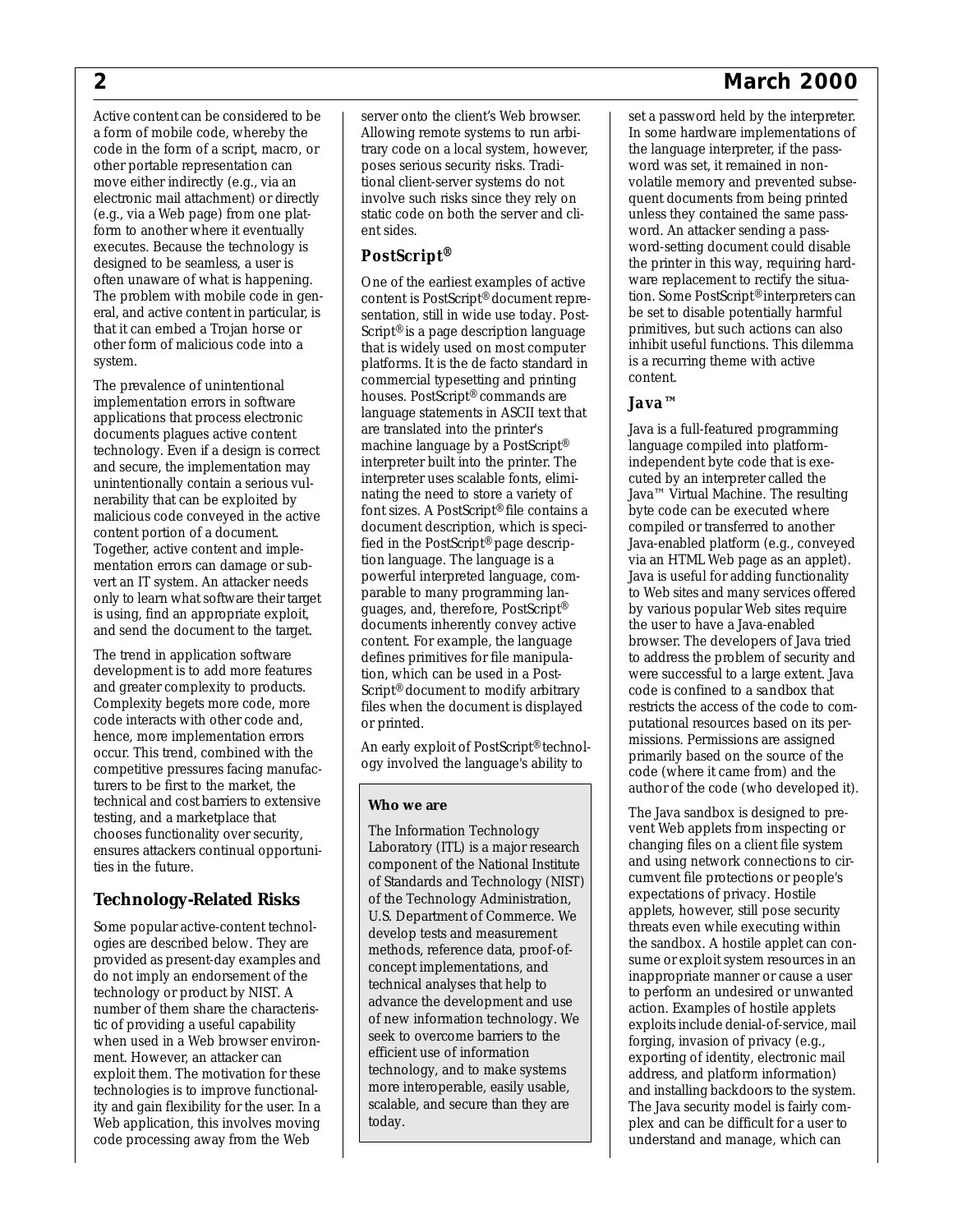# *March 2000 3*

increase risk. Moreover, many implementation bugs have also been found, which allow one to bypass security mechanisms.

#### *JavaScript™ and Visual Basic® Script*

 platform scripting language whose dard Web pages to create interactive to Microsoft® Jscript®, was developed directly accessing a client file system other computers besides the host that JavaScript is a general-purpose, crosscode can be embedded within standocuments. JavaScript, which is similar by Netscape. Both are founded on the same standard, the ECMAScript Language Specification, ECMA-262. The scripting language is extremely powerful and able to perform anything a user can do within the context of the browser. Design and implementation bugs have been discovered in both commercial scripting products. Java-Script does not have methods for or for directly opening connections to provided the content source.

 ing with the Internet Explorer browser. VBScript is a subset of the widely used Visual Basic® Script (VBScript) is a programming language developed by Microsoft® for creating scripts that can be embedded in Web pages for view-Microsoft® Visual Basic® programming language and also works with Microsoft® ActiveX® Controls. The language is similar to JavaScript and poses similar risks.

 should provide a relatively secure and the close binding of the browser operating system. Past exploits include sending a user's URL history list to a In theory, confining a scripting language to boundaries of a Web browser environment. In practice, this has not been the case. The main sources of problems have been twofold: the prevalence of implementation flaws to related functionality such as an electronic mail facility or the underlying remote site, and stealing the mail address of the user and forging electronic mail.

#### *ActiveX®*

 ing desktop applications to the Web. Active $X^{\circledR}$  is a set of technologies from Microsoft® that provide tools for link-ActiveX® controls are reusable component program objects that can be attached to electronic mail or downloaded from a Web site. ActiveX® con-

 and must be separately compiled for trols also come preinstalled on Windows® platforms. Unlike Java, which is a platform-independent programming language, ActiveX® controls are distributed as executable binaries each target machine and operating system.

 Authenticode. The digital signatures issued by a trusted certificate authority The ActiveX® security model is considerably different from the Java sandbox model. The Java model restricts the permissions of applets to a set of safe actions. Active $X^{\circledast}$ , on the other hand, places no restrictions on what a control can do. Instead, ActiveX® controls are digitally signed by their author under a technology scheme called are verified using identity certificates to an Active $X^{\circledR}$  software publisher. For an ActiveX® publisher's certificate to be granted, the software publisher must pledge that no harmful code will be knowingly distributed under this scheme. The Authenticode process ensures that ActiveX® controls cannot be distributed anonymously and that tampering with the controls can be detected. This certification process, however, does not ensure that a control will be well behaved. The Active $X^{\circledR}$  security model assigns the responsibility for the computer system's security to the user.

 continue the transfer if they assume not be aware of the security implica- tions of this decision, which may result ior of ActiveX® controls depending on Before the browser downloads an unsigned ActiveX®control or a control whose corresponding publisher's certificate was issued by an unknown certifying authority, the browser presents a dialog box warning the user that this action may not be safe. Users can choose to abort the transfer or may the source is trustworthy or they are willing to assume the risk. Users may in poor decisions. Even when the user is well informed, attackers may trick the user into approving the transfer. In the past, attackers have exploited implementation flaws to cover the user dialogue window with another that displays an unobtrusive message such as "Do you want to continue?" while exposing the positive indication button needed to launch active content. Recent versions of Internet Explorer allow the user to customize the behavwhether they are downloaded from a site on the Internet, a site on the local

area network, or a site belonging to sets of identified trusted and untrusted sites.

## *Desktop Application Macros*

 as to create miniature programs within Developers of popular spreadsheet, word processing, and other desktop applications created macros to allow users to automate and customize repetitive tasks. A macro is a series of menu selections, keystrokes, and commands that have been recorded and assigned a name or key combination. When the macro name is called or the macro key combination is pressed, the steps in the macro are executed from beginning to end. Macros are used to shorten long menu sequences as well an application. Macro languages often include programming controls (IF, THEN, GOTO, WHILE, etc.) that automate sequences like any programming language. A virus can be written into a macro that is stored in a spreadsheet or word processing document. When the document is opened, the macro is executed and the virus is activated. It can also attach itself to subsequent documents that are saved with the same macro.

 exploits, such enclosures should be The recent Melissa virus is an example of the potential risk involved. A Microsoft® Word document containing a malicious Visual Basic® for Applications macro propagated itself through the Internet by sending the host document as an electronic mail attachment addressed to contacts found in the victim's address book. The newer generation of electronic mail applications, including the ones built into Web browsers, allows mail attachments to contain active content such as document macros or Java-Script programs. Since active content provides a number of avenues for opened only after due consideration of the inherent risks.

# *Plug-Ins*

Plug-ins are programs that work in conjunction with software applications to enhance their capabilities. Plug-ins are often added to Web browsers to enable them to support new types of content (audio, video, etc.). Such plug-ins can be downloaded from either the browser vendor's site or from a third-party site. Browsers typically prompt the user to download a new plug-in when a document that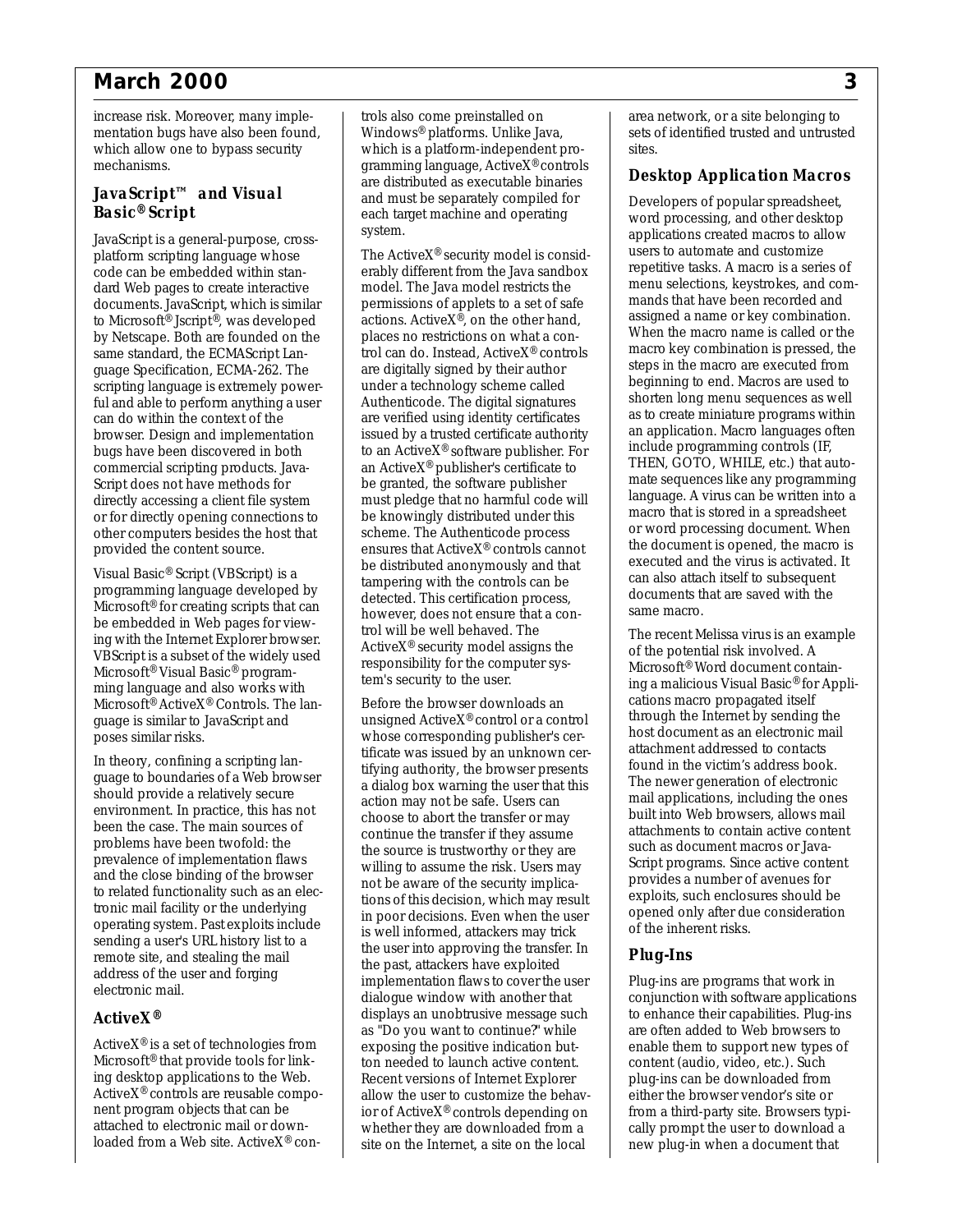#### requires functionality beyond the browser's current capabilities. Although plug-ins allow browsers to support new types of content, they are not active content in and of themselves, but simply an active-contentenabling technology. Windows® Media Player, RealPlayer, Thing-Viewer, QuickTime, Shockwave, and Flash are all examples of plug-ins that allow browsers to support new content types ranging from audio, video, interactive animation, and other forms of "new media."

 difficult for the user to always be changes to browser security settings implications are often not readily dis- identity certificate associated with the From a security standpoint, plug-ins contain executable code and, therefore, precautions should be exercised in obtaining and installing them, as with any other software application. Downloading free software code and authorizing its installation by simply clicking an "Install now" or equivalent button is risky. Downloading plug-ins from reputable manufacturers can mitigate the risk, but even in this case, it is aware of the security implications. In the past, unwanted side effects such as and tracking of a user's content preferences, however well intentioned, have occurred. Plug-ins designed to animate cursors or hyperlinks have also been designed to better track user preferences and viewing habits across a particular Web site. Although these additional capabilities may improve the user's experience with a particular Web site, the privacy and security closed. Even if the site has a valid signed downloaded code, this only

#### **ITL Bulletins Via E-Mail**

 **bulletin**, and your proper name, using listproc, send a message to e-mail address other than the From We now offer the option of delivering your ITL Bulletins in ASCII format directly to your e-mail address. To subscribe to this service, send an email message to listproc@nist.gov with the message **subscribe itl**e.g., John Doe. For instructions on listproc@nist.gov with the message **HELP**. To have the bulletin sent to an address, contact the ITL editor at 301- 975-2832 or elizabeth.lennon@nist.gov.

 cate authority, but not whether the load executables and to take adequate measures to back up their system in tells the user that the manufacturer of the code has been verified by a certificode obtained from them will behave non-maliciously or correctly. Users of plug-ins should be cautioned to read the fine print before agreeing to downcase there are problems.

#### **Countermeasures**

A number of steps can be taken to mitigate the risks in using active content. The following sections highlight some of the more useful countermeasures one can apply.

#### *Security Policy*

 first step in applying countermeasures Having or establishing an organizational security policy is an important for active content. For example, an Internet security policy can address enabling Java, JavaScript, or ActiveX® on individual user's Web browsers in various ways:

■ Functionality must be disallowed completely;

■ Functionality is allowed, but only from internal organizational servers;

■ Functionality is allowed, but only from trusted external servers; and

■ Functionality is allowed from any server.

If the policy is not stated clearly and consistently, and not made known throughout an organization, it creates a situation ripe for exploitation.

#### *Application Settings*

 The desktop applications that handle documents containing active content typically have built-in controls that can be used to control or prevent access. For example, both Netscape and Microsoft® Web browsers have an options menu that can be used to select appropriate security settings regarding active content within downloadable documents. Spreadsheet, word processor, and presentation graphic software applications have similar controls. Even today, many manufacturers deliver products with insecure default settings. Users of such applications need to become familiar with the security options available and use them in accordance with organizational policy.

# *Automated Filters*

 If malicious content has been identi- fied and understood, it can be detected and eliminated or rejected completely from entering. For example, many firewalls are capable of filtering electronic mail attachments for well-known file types, such as .exe executable files, and deleting them at the point of entry. More sophisticated filters can perform checks for viruses within executables and hidden macros within document files. Anti-virus software has also become increasingly capable of detecting electronic documents having active content with malicious code.

#### *Version Control*

 tive remedy, but for a variety of ever, requires the user to use code that the user are considerable. As this prac- allow the vendor to track the user's Users can gain better security by applying security patches when available. This is a well-known and effecreasons, it is also an often-ignored one. Users can also take advantage of security enhancements to their applications by upgrading to newer versions. Microsoft® Windows®98 users can use the Windows® update feature to find bug fixes and product updates and download them automatically from the Web. Using this feature, howwill scan the computer for installation information in order to properly install any upgrades. The Microsoft® Web site states that none of this information is sent to Microsoft<sup>®</sup> or over the Internet. Updating software products automatically over the Web is becoming increasingly popular, as the benefits to tice becomes more commonplace, users must be better aware of the implicit decisions they make when allowing vendors to run software on their machine. For example, updating an audio player on a computer may musical preferences.

#### *Readers*

 for recipients of the documents who Occasionally, manufacturers of desktop applications provide free software readers, which are capable of interpreting their proprietary file formats, do not own the application. The Adobe® Acrobat® Reader, for example, allows users to view and print Portable Document Format (PDF) files, but does not allow users to edit them. Since the software readers are only

## *4 March 2000*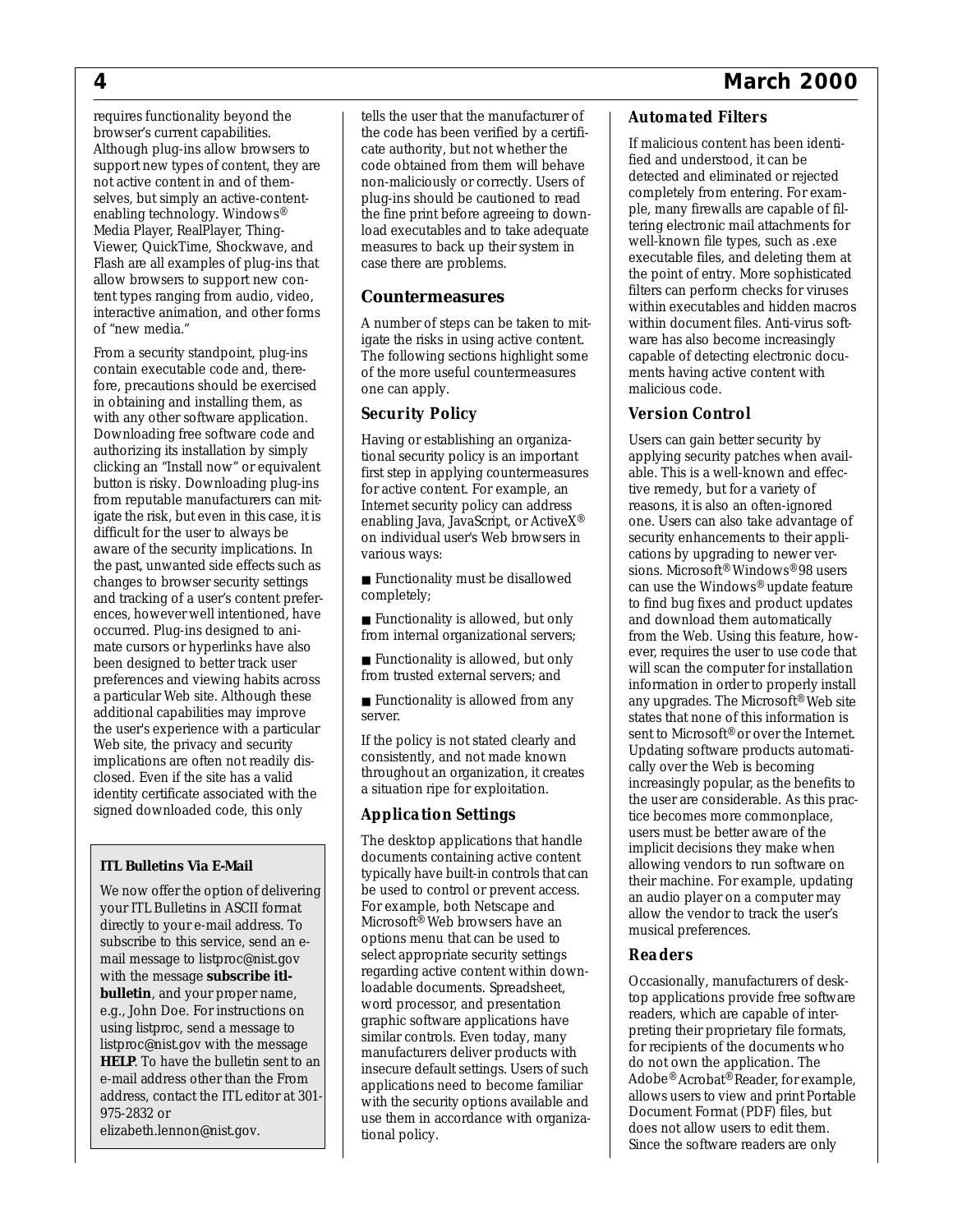# *March 2000 5*

 intended to produce a readable rendi- tion of the document and are not full- available, which are capable of render- ing dozens of file formats. A related measure is the selection of documents with less capable formats of active such as native word processor format, PostScript®, or PDF. While PDF repre- ing model of the PostScript® language, fledge applications, they bypass many potentially harmful features and exploits based on implementation vulnerabilities contained in a specific application. Besides manufacturerprovided readers, general-purpose software readers are commercially content, when multiple choices are offered. Some Web sites offer an electronic document in a variety of formats sents text and graphics using the imag-PDF is not a programming language and contains no language constructs, making it the safest alternative.

#### *System Isolation*

Isolation works two ways. First, a production computer system that is unable to receive documents containing active content is unlikely to be affected by malicious hidden code. Although it is not always possible to isolate a system physically, logical isolation may be applied, at least to some degree. Second, risky functions, such as Web browsing, may be confined to a second system designated exclusively for that purpose. Often older or spare systems are available and could be put to good use this way.

#### **Summary**

 eral benefits to both the users of these put in place to reduce risk to an Active-content documents offer sevdocuments and their authors. Java applets, JavaScript, and ActiveX® provide additional functionality to Web pages, plug-ins enable browsers to support new types of content, Post-Script® offloads the processing and interpretation of the presentation of documents to the printer, and macros automate repetitive word processing and spreadsheet tasks. The benefits of each of these active-content technologies must be carefully weighed against the risks they pose. Security is not black or white, but shades of gray. When employing active-content technology, security measures should be acceptable level and to recover if an incident occurs.

 rarely a "one size fits all" guideline that and security staff have a responsibility television sets, and a wide variety of Informed security officers, administrators, and other IT professionals are responsible for developing security policies based on their organization's specific security needs and level of acceptable risk. Unfortunately, there is fits the unique needs of every organization and each organization must decide what constitutes an acceptable level of risk. Establishing an organizational security policy is an important step in developing and applying appropriate security measures. The IT for keeping abreast of the associated risks with emerging technologies by subscribing to security mailing lists and visiting vendor Web sites for information and updates for products used within their organization. As active content moves beyond desktop personal computers to mobile handsets, other consumer electronic goods, users will be faced with competing and difficult tradeoffs between privacy and security, with increased functionality and ease-of-use.

Before handling documents containing active content, consider seriously the following checklist, which summarizes some recommendations drawn from the previous material:

- Identify critical information resources and maintain regular backups.
- information resources from active ■ Identify and assess the risk to critical content.
- security policy regarding active ■ Develop (or follow) the enterprise content.
- Evaluate and install virus scanners, firewalls, and active-content filters according to enterprise security requirements. Keep these products upgraded to the latest version.
- rity settings of desktop applications. ■ Become knowledgeable of the secu-
- advisories from CERT and subscribe to ■ Keep informed of the latest security security mailing lists.
- applications, such as Web browsers, ■ Obtain and install the latest software upgrades and patches that address security vulnerabilities in desktop readers, and electronic mail.

■ Obtain all software through approved distribution channels.

 net to the organization. ■ Institutionalize the download, evaluation, and distribution of needed plug-ins and freeware from the Inter-

- Read the fine print before agreeing to download application software and plug-ins.
- ActiveX® code only from trusted Web ■ Do not run active content or software from untrusted sources. Enable sites that require its use.
- Consider using an isolated system and safe browser settings when visiting untrusted Web sites.
- Do not open documents containing tronic mail attachments without first tronic chain mails that have been foractive content or execute any elecverifying them with the sender. Be especially wary of attachments to elecwarded from friends of friends.

#### **Glossary**

The following definitions highlight key concepts used throughout this bulletin:

- to electronic documents that are able ■ *Active Content*: Active content refers to automatically carry out or trigger actions without the intervention of a user.
- similar to a Trojan horse (see below) hidden code, which usually performs an additional "payload" that triggers ■ *Computer Virus*: A computer virus is insofar as it is a program that contains some unwanted function as a side effect. The main difference is that the hidden code in a computer virus can replicate by attaching a copy of itself to other programs and may also include when specific conditions are met.
- *Interpreter*: An interpreter is a program that processes a script or other program expression and carries out the requested action, in accordance with the language definition.
- refers to programs that are written intentionally to carry out annoying or Types of malicious code include Tro-■ *Malicious Code*: Malicious code harmful actions. They often masquerade as useful programs or are embedded into useful programs, so that users are induced into activating them. jan horses and computer viruses.